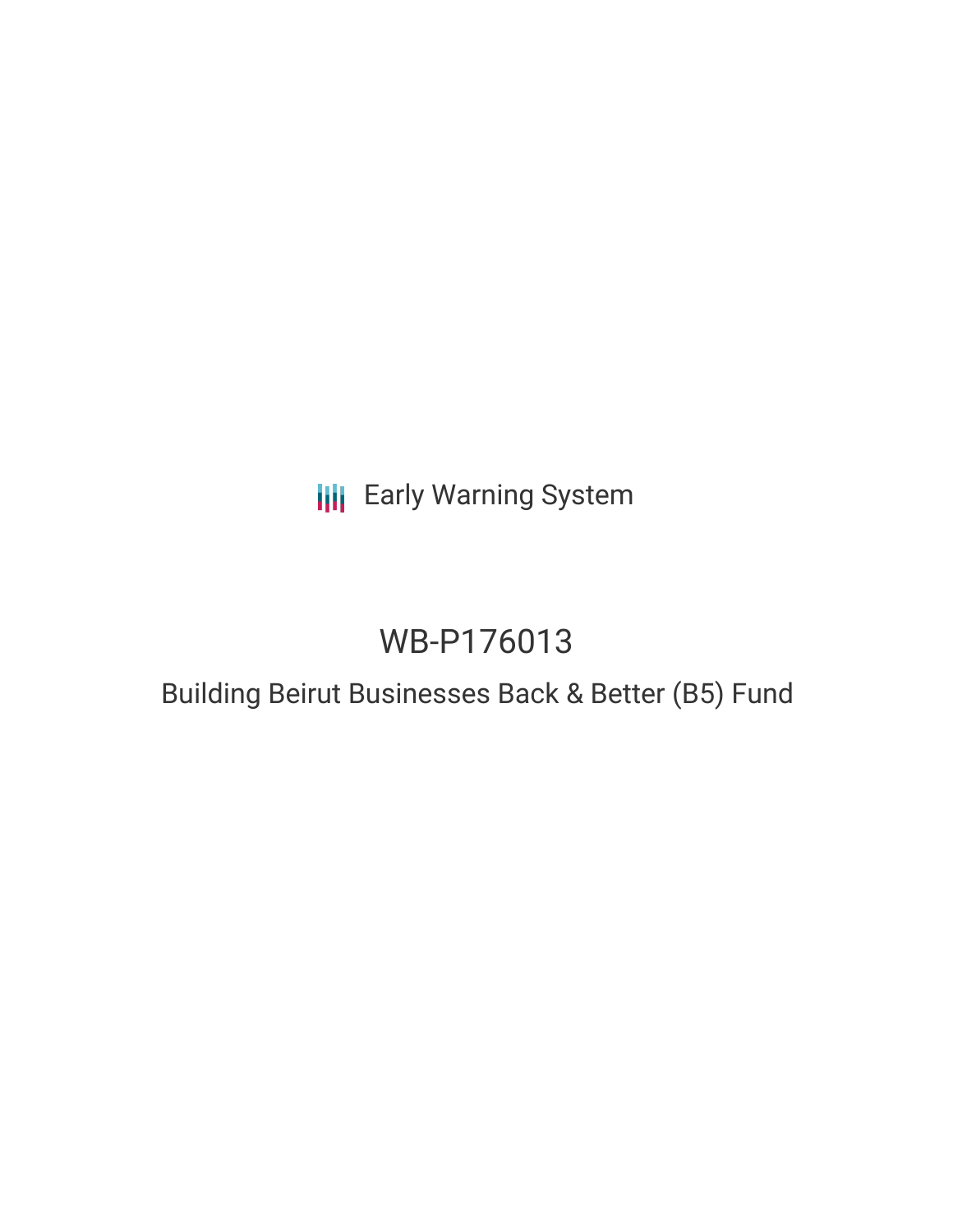

## **Quick Facts**

| <b>Countries</b>              | Lebanon                  |
|-------------------------------|--------------------------|
| <b>Financial Institutions</b> | World Bank (WB)          |
| <b>Status</b>                 | Approved                 |
| <b>Bank Risk Rating</b>       |                          |
| <b>Voting Date</b>            | 2021-07-30               |
| <b>Borrower</b>               | <b>Kafalat SAL</b>       |
| <b>Sectors</b>                | Finance                  |
| <b>Investment Type(s)</b>     | <b>Advisory Services</b> |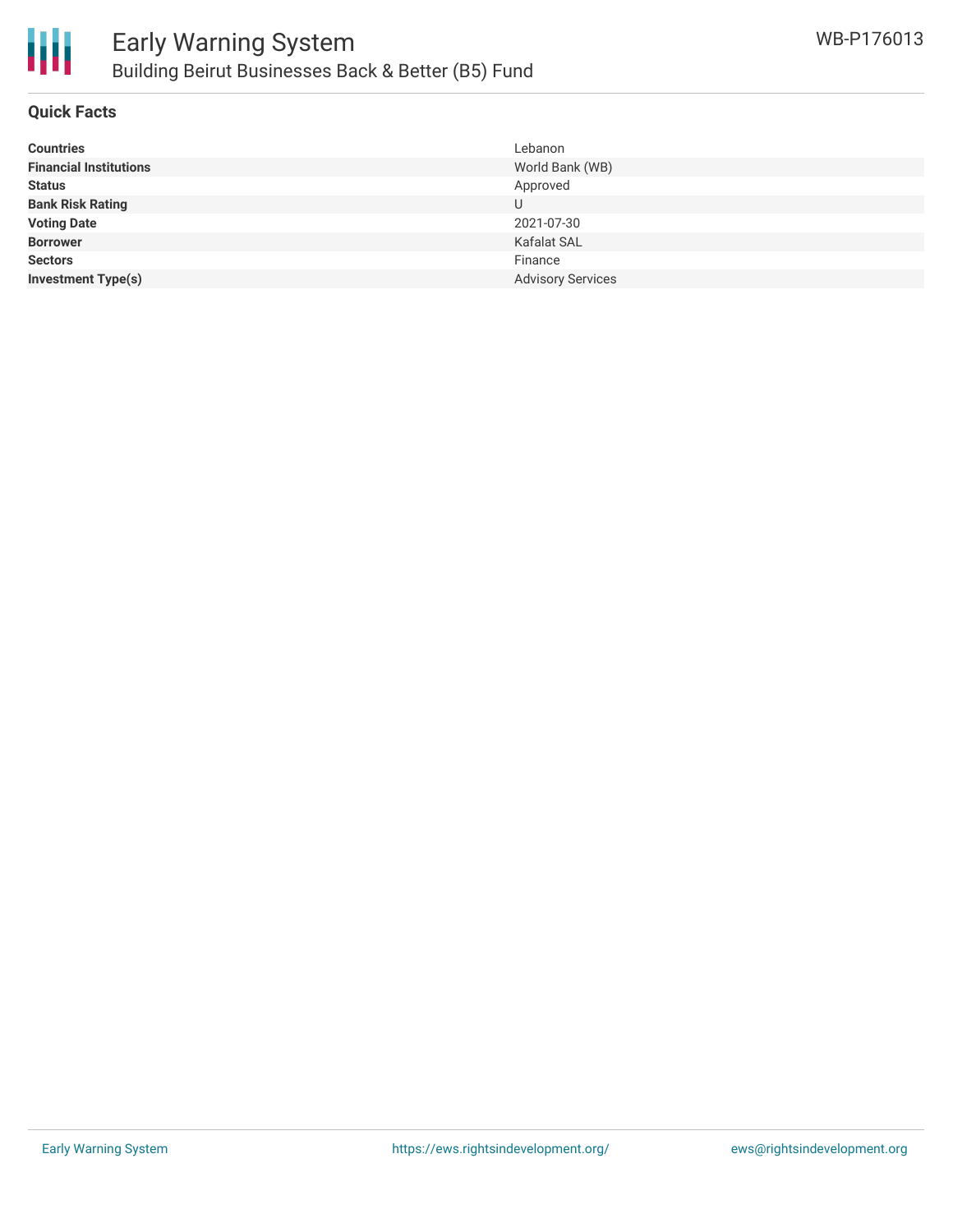

## **Project Description**

According to bank documents, the project objective is to support the recovery of targeted micro and small enterprises (MSEs) and sustain the operations of eligible MFIs.

The project has three components:

- 1. Component 1 Grants to Micro and Small Enterprises. This component will provide grants to eligible MSEs that have been affected by the Beirut port explosion. It will award non-reimbursable grants to eligible MSEs, including self-employed, regardless of whether they are formal or informal. It is expected that at least 30% of selected MSEs will be women-owned or -led (WOL). Efforts will also be made to identify and support entrepreneurs and businesses who directly or indirectly suffer from a disability due to the blast.
- 2. Component 2 Grants to Microfinance Institutions. . This component will provide self-sustainability grants to microfinance institutions (MFIs) to

preserve the microfinance sector and its capacity. MFIs have decades of experience serving micro and small businesses, low-income populations, and the informal sector at large. This component will help MFIs stand by the communities they serve and bounce back during the time of multiple crises. Initially, this component will help eligible MFIs sustain their activities by covering part of their operational expenses for an average of 9 months.

3. Component 3 – Project Management and Gender Support. This component will finance project management costs over the project life. Kafalat will be the Project Implementation Agency (PIA). Costs of the PIA include management and consultancy fees, operations and administrative costs for the management and supervision of the project activities. Project funds will support the PIA costs for the following: Gender capacity building support to beneficiary MSEs, conducting assessments and analysis, citizen engagement activities, monitoring and evaluation (M&E), safeguards monitoring and review, legal, accounting, auditing, financial management and gender.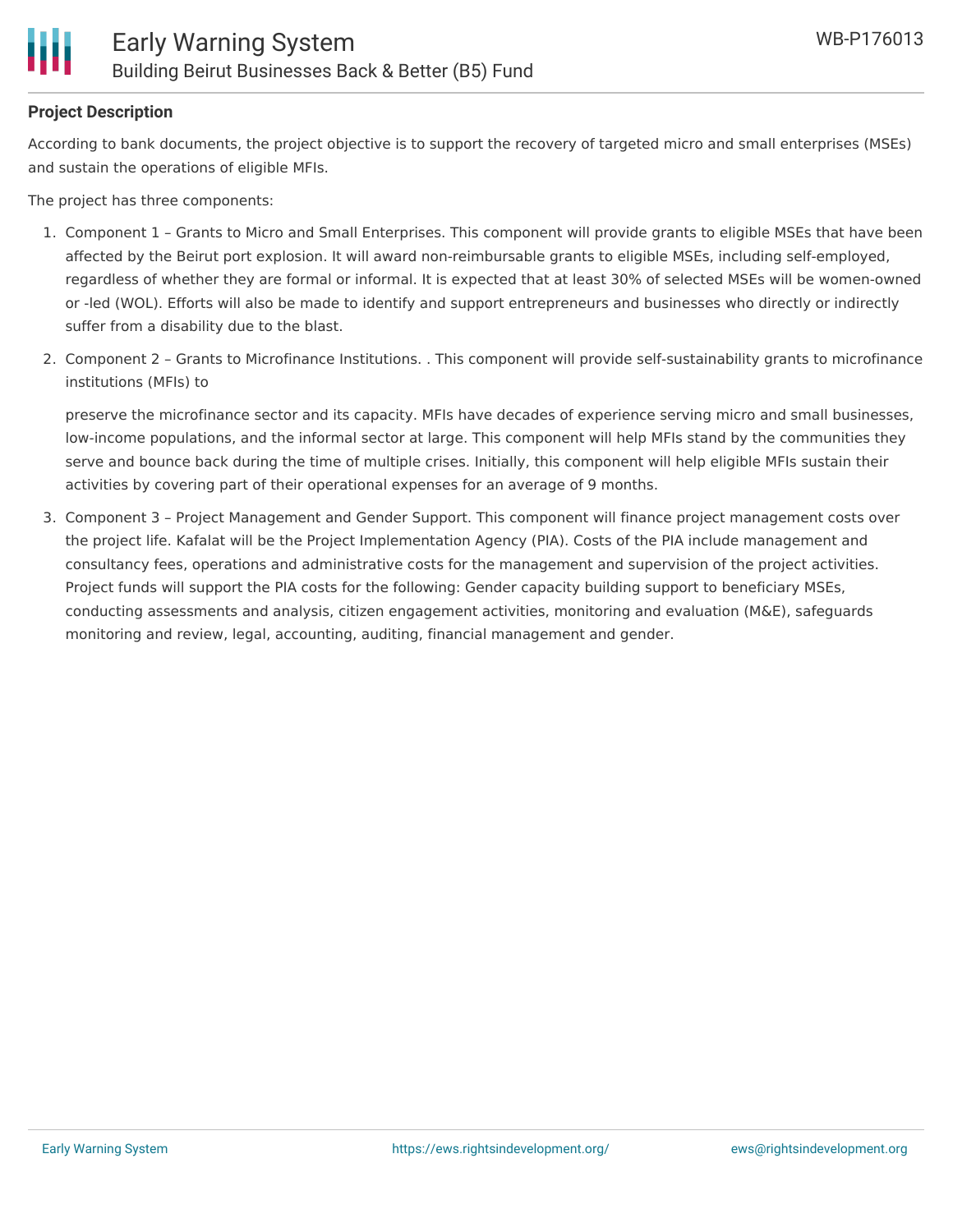

## **Investment Description**

World Bank (WB)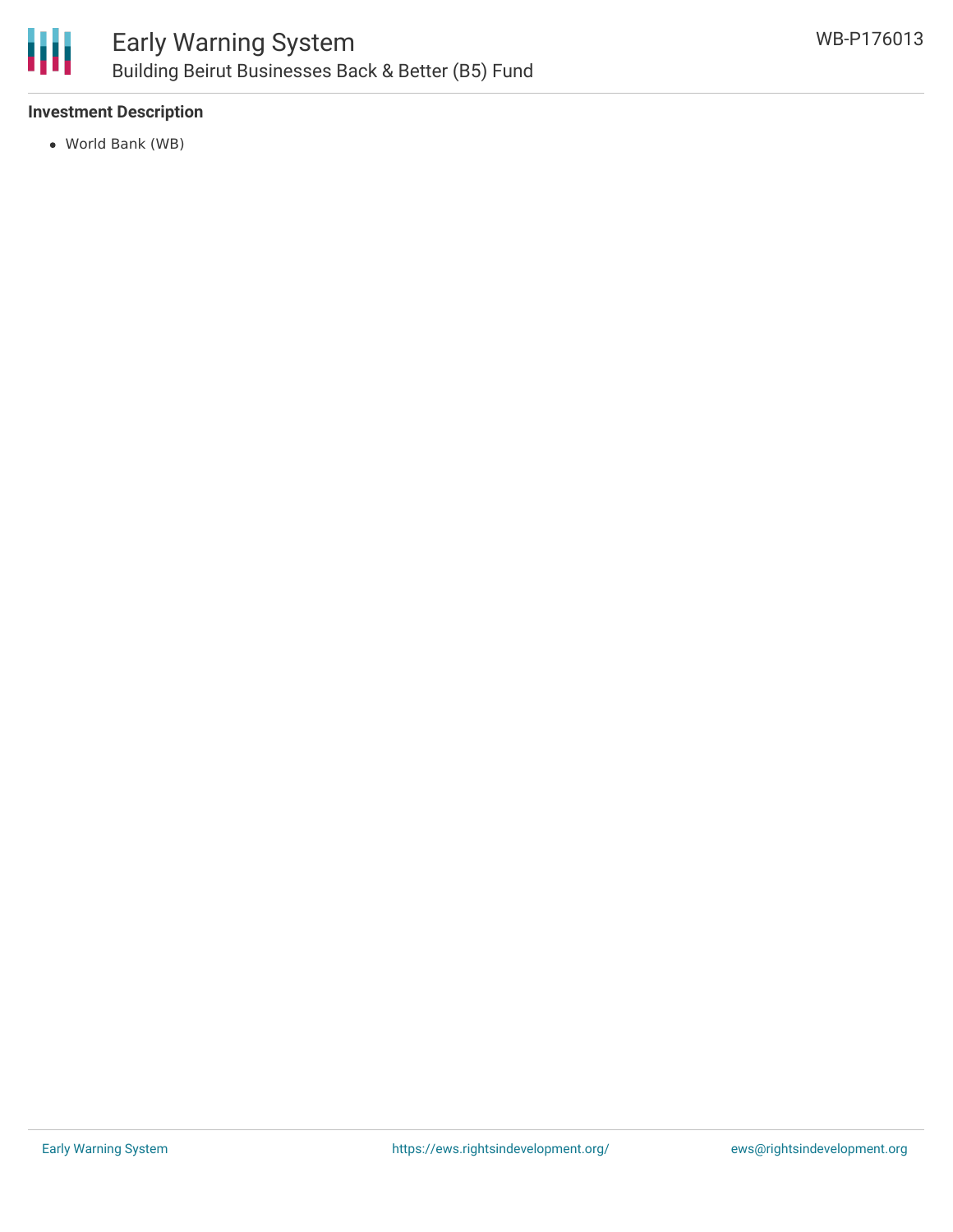

## **Contact Information**

#### **World Bank:**

Alexandre Hugo Laure Senior Private Sector Specialist

#### **Borrower:**

Kafalat SAL Khater Abi Habib Chairman [khater@kafalat.com.lb](mailto:khater@kafalat.com.lb)

#### **Implementing Agency:**

Kafalat SAL Khater Abi Habib Chairman [khater@kafalat.com.lb](mailto:khater@kafalat.com.lb)

#### **ACCESS TO INFORMATION**

To submit an information request for project information, you will have to create an account to access the Access to Information request form. You can learn more about this process at: [https://www.worldbank.org/en/access-to](https://www.worldbank.org/en/access-to-information/request-submission)information/request-submission

#### **ACCOUNTABILITY MECHANISM OF THE WORLD BANK**

The World Bank Inspection Panel is the independent complaint mechanism and fact-finding body for people who believe they are likely to be, or have been, adversely affected by a World Bank-financed project. If you submit a complaint to the Inspection Panel, they may investigate to assess whether the World Bank is following its own policies and procedures for preventing harm to people or the environment. You can contact the Inspection Panel or submit a complaint by emailing ipanel@worldbank.org. Information on how to file a complaint and a complaint request form are available at: [https://www.inspectionpanel.org/how-to](https://www.inspectionpanel.org/how-to-file-complaint)file-complaint